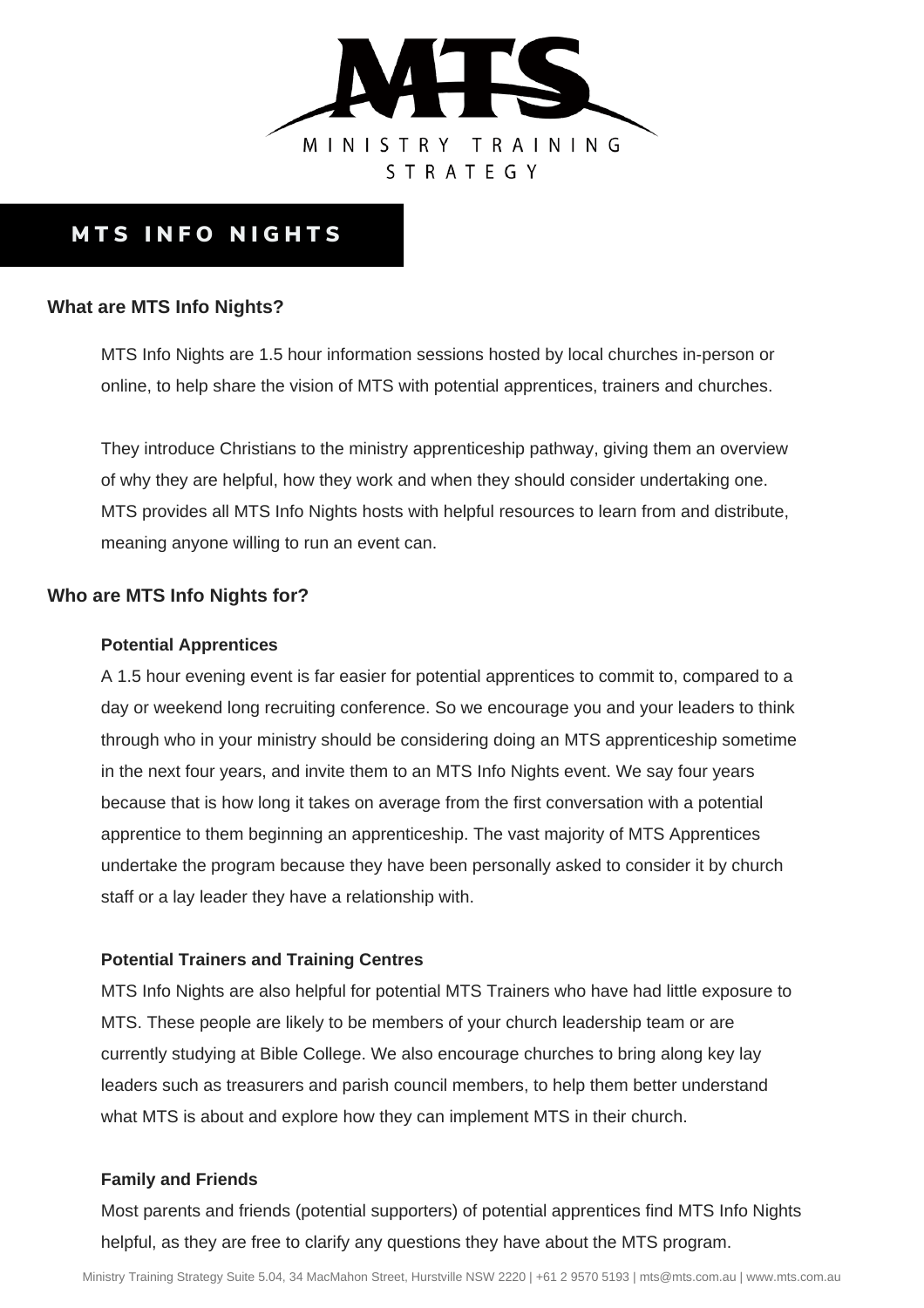# **How do MTS Info Nights work?**

# **The Content**

- What **MTS is about**
- The **biblical foundation** for ministry apprenticeships
- The **realities** of ministry apprenticeships for trainers, apprentices & training centres (including basic costs)
- A **challenge to potential apprentices** to consider an apprenticeship and attend a recruiting conference
- A c**hallenge to potential trainers and training centres** to run ministry apprenticeships

# **The Program**

MTS Info Nights are fairly flexible in terms of programming and structure, but MTS does suggest the following program that can be replicated for both in-person and online events.

7:30pm | Welcome & Prayer 7:35pm | Bible Talk *(suggested passage: 2 Timothy 2:2)* 7:55pm | Trainer & Apprentice Interview *(current or past)* 8:15pm | Unpacking MTS Apprenticeships 8:35pm | Your Next Steps 8:40pm | Question Time 9:00pm | Finish *(Supper optional)*

# **What do I need to do?**

MTS will equip, support and train you to run successful MTS Info Nights.

# **MTS will:**

- **Promote your event** on the MTS Website & Facebook Page 1.
- **Provide presentation outlines** for your event 2.
- **Provide an MTS team member** to run the 'Unpacking MTS Apprenticeships' and 'Your 3. Next Steps' sections of the program, or train you to do it
- **Assist with follow-up** after the event if you would like our help 4.

We have created an MTS Info Nights Kit that includes everything you need from an event checklist, planning timeline, program outlines and presentations, as well as promotional graphics to share your event. You can download it directly from our website at www.mts.com.au/resources, and please ensure you email us at events@mts.com.au for anything else you may require.